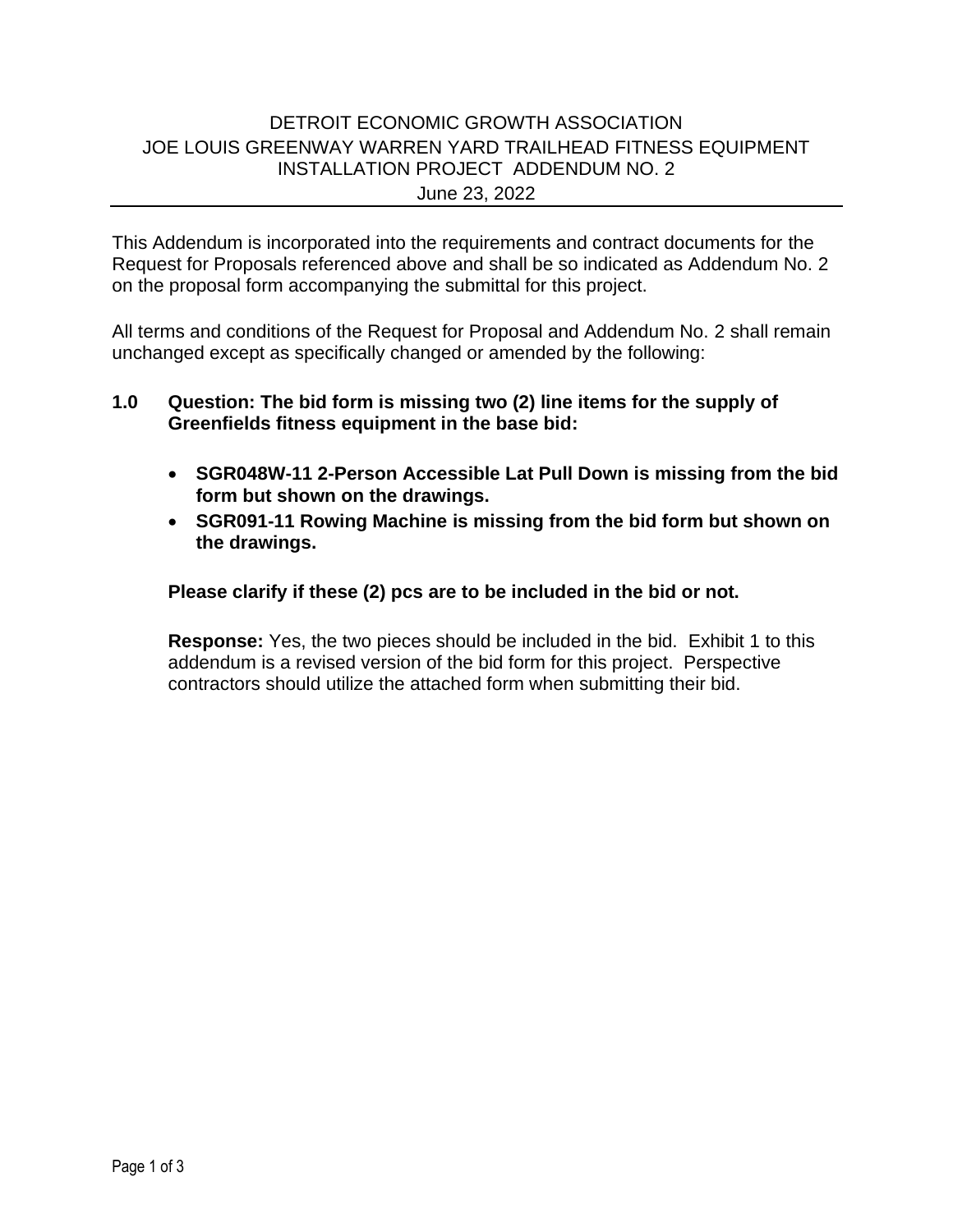# **Exhibit 1**

### **BID FORM PRICING SPREADSHEET**

JOE LOUIS GREENWAY BID PACKAGE 1F - WARREN YARD FITNESS ZONE V2 - 22 JUNE 2022

| <b>ITEM</b>    | <b>DESCRIPTION</b>                         | <b>UNIT</b> | <b>QUAN</b>   | <b>UNIT PRICE</b> | <b>EXTENDED</b> |
|----------------|--------------------------------------------|-------------|---------------|-------------------|-----------------|
|                | <b>MOBILIZATION</b>                        | LS.         | 1             |                   |                 |
| $\mathcal{P}$  | <b>EQUIPMENT, FURNISHED</b>                |             |               |                   |                 |
| 2a             | SGR021-11 4-PERSON LOWER BODY COMBO        | EA          | 1             |                   |                 |
| 2b.            | SGR022-11 4-PERSON PENDULUM                | EA          | 1             |                   |                 |
| 2c             | SGR026-11 2-PERSON CROSS COUNTRY SKI       | EA          | 1             |                   |                 |
| 2d             | SGR042-11 2-PERSON BACK & ARMS COMBO       | EA          | $\mathbf{1}$  |                   |                 |
| 2e             | SGR047W 2-PERSON ACCESSIBLE VERTICAL PRESS | EA          | 1             |                   |                 |
| 2f             | SGR048AW 2-PERSON ACCESSIBLE CHEST PRESS   | EA          | 1             |                   |                 |
| 2g             | SGR098-11 LEG EXTENSION                    | EA          | 1             |                   |                 |
| 2h             | SGR104-11 4-PERSON LEG PRESS               | EA          | 1             |                   |                 |
| 2i.            | SGR105-11 CUSTOMIZED ANNOUNCEMENT SIGN     | EA          | $\mathcal{P}$ |                   |                 |
| $\overline{2}$ | SGR048W-11 2-PERSON ACCESSIBLE LAT PULL    | EA          | 1             |                   |                 |
| 2m             | SGR091-11 ROWING MACHINE                   | EA          | 1             |                   |                 |
| 3              | <b>EQUIPMENT INSTALLATION</b>              | LS          | 1             |                   |                 |
| 4              | FINAL GRADING, WITHIN SPECIFIED ZONE       | LS          | 1             |                   |                 |
| 5              | <b>PROTECTIVE FENCING</b>                  | LF          | 400           |                   |                 |
|                |                                            |             |               | <b>TOTAL</b>      |                 |

### ADDITIVE ALTERNATE

| <b>ITEM</b> | <b>DESCRIPTION</b>                                | UNIT | <b>OUAN</b> | <b>UNIT PRICE</b> | EXTENDED |
|-------------|---------------------------------------------------|------|-------------|-------------------|----------|
|             | ISHP517-11 COMPACT FUNCTIONAL FITNESS RIG         | ΙEΑ  |             |                   |          |
| 2k          | SHP724-11 PLYOMETRIC STEPS (SET OF 3)             | ΙEΑ  |             |                   |          |
|             | <b>IEQUIPMENT INSTALLATION, ABOVE PIECES</b>      | כ ו  |             |                   |          |
|             | <b>IRUBBERIZED SURFACING, FURNISH AND INSTALL</b> | SF   | 675         |                   |          |
|             |                                                   |      |             |                   |          |